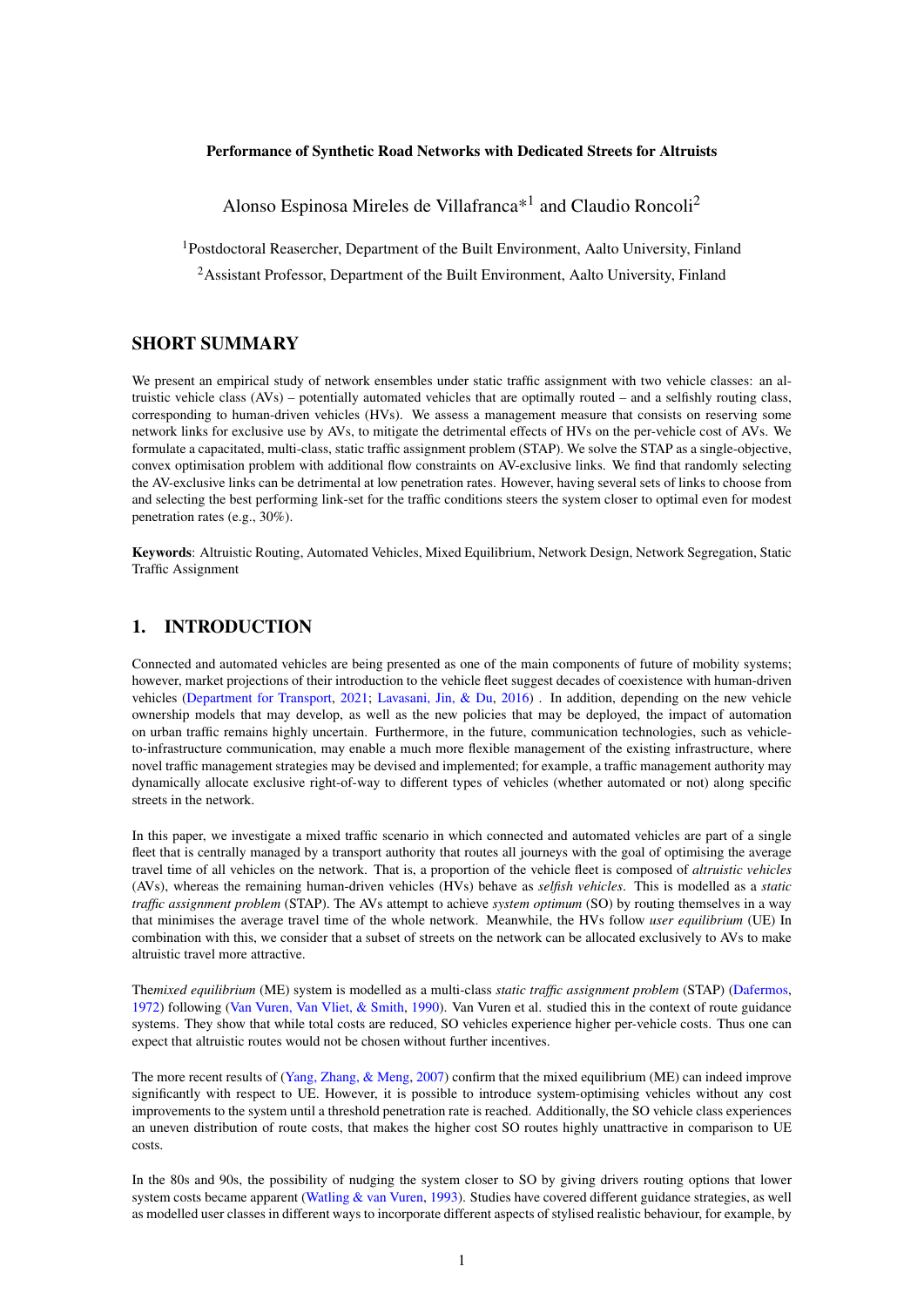using *stochastic assignment* to capture both perception error of non-guided users, as well as possible estimation errors by guidance systems [\(van Vuren & Watling,](#page-9-3) [1991\)](#page-9-3). How and at which stage of the journey the information is presented has also been studied, for example in [\(Mahmassani & Chen,](#page-8-3) [1991\)](#page-8-3), results show that the interaction between user behaviour and how suggestions are delivered is a crucial factor in whether any performance improvements materialise.

Navigation apps, like Waze and Google Maps, are now ubiquitous yet their impact on traffic flows is still being un-derstood. In [\(Bianchin & Pasqualetti,](#page-8-4) [2020\)](#page-8-4), the authors show how route guidance can result in oscillatory congestion patterns. Furthermore, it has been suggested that the effects of users accepting fastest-route suggestions can lead increases in travel times as adoption increases [\(Festa & Goatin,](#page-8-5) [2019\)](#page-8-5).

A key feature of the current use of navigation apps is that they are used in conjunction with selfish routing. In future mobility systems, connected and automated vehicles (CAVs) can provide a means of introducing altruistic routing, if, for example, a centrally managed fleet of AVs is deployed, whose objective is to minimise total system costs. If the cost of taking an AV can be kept below, or comparable to that of HVs, then a suitable penetration rate can arise naturally out of selfish mode choice. This can also be facilitated by the advent of CAVs (e.g., at SAE levels 4 or 5) and vehicle-to-infrastructure communication. Special dedicated links for CAVs have been suggested as a way of exploiting the benefits of CAVs, for example, in conjunction with platooning and headway reduction (see [\(Shladover, Su, & Lu,](#page-9-4) [2012;](#page-9-4) [Spiliopoulou et al.,](#page-9-5) [2017;](#page-9-5) [Papamichail et al.,](#page-8-6) [2019\)](#page-8-6)), whilst avoiding the mixture of CAVs and HVs that might disrupt the efficiency gains.

## *Premise of this paper*

Our aim, in contrast to papers that focus on solving the STAP or the network design problem, is to understand the implications of altruistic routing *in general* across an ensembles of networks with varying topologies, coupled with an infrastructure management scheme – allocating links in the networks for exclusive AV use – to mitigate the costs absorbed by the vehicles that deviate from UE routing.

In this sense, our objective is twofold. First, to encompass networks with different types of structures. Second, to compare how a 'reasonable', yet ad hoc, way of choosing AV exclusive lanes – that might mimic how transport authorities face real-world constraints – compares in effectiveness with designating the AV exclusive lanes via a rigorous optimisation approach.

We present results for ensembles of many random-generated networks that span different types of morphologies. Results are given for a range of demand values and for different penetration rates of AVs. To account for the dynamical behaviour that typically characterises a traffic network, we test several subsets of AV-exclusive links for each network, selecting the flows and costs of the best performing subset. Thus, for each demand level / penetration rate pair, the best performing subset is chosen; this aims at mimicking that given knowledge of the traffic state of the network (demand, class composition), the infrastructure can adapt in an optimised way.

# <span id="page-1-0"></span>2. METHODOLOGY

Our methodology is composed of the following three stages. The first consists of the generation of the synthetic networks that are used in the numerical experiments, as well as selecting parameters for their cost functions and a suitable OD pair.

The second stage consists of selecting the links of the networks that will be reserved for AV use. In this step, to guarantee some measure of realism even in a highly stylised management method, we emphasise the need to ensure that all possible OD pairs (i.e., all pairs of nodes) in a network must remain connected for both classes. Additional links are selected by sampling paths between the OD pair and incorporating links used by these paths into the set that guarantees connectedness.

The third stage covers the calculation of the traffic assignment. We express the Wardrop equilibrium [\(Wardrop,](#page-9-6) [1952\)](#page-9-6) of both vehicle classes (AVs and HVs) as the solution of an optimisation problem with a single objective (following [\(Van Vuren et al.,](#page-9-0) [1990\)](#page-9-0)).

The complete experimental workflow, from network generation to obtaining ensemble results for the link-segregated ME is represented in Figure [1.](#page-2-0) The input parameters are those for the network generation; the path sampling parameters used in the path-sampling algorithm; and the range of penetration rate values.

## *Network Model and Demand Structure*

We use the  $\alpha\beta$ -network model developed in [\(Espinosa Mireles de Villafranca, Connors, & Wilson,](#page-8-7) [2017;](#page-8-7) [Espinosa](#page-8-8) [Mireles de Villafranca,](#page-8-8) [2020\)](#page-8-8) to generate synthetic street networks that are directed random planar graphs. These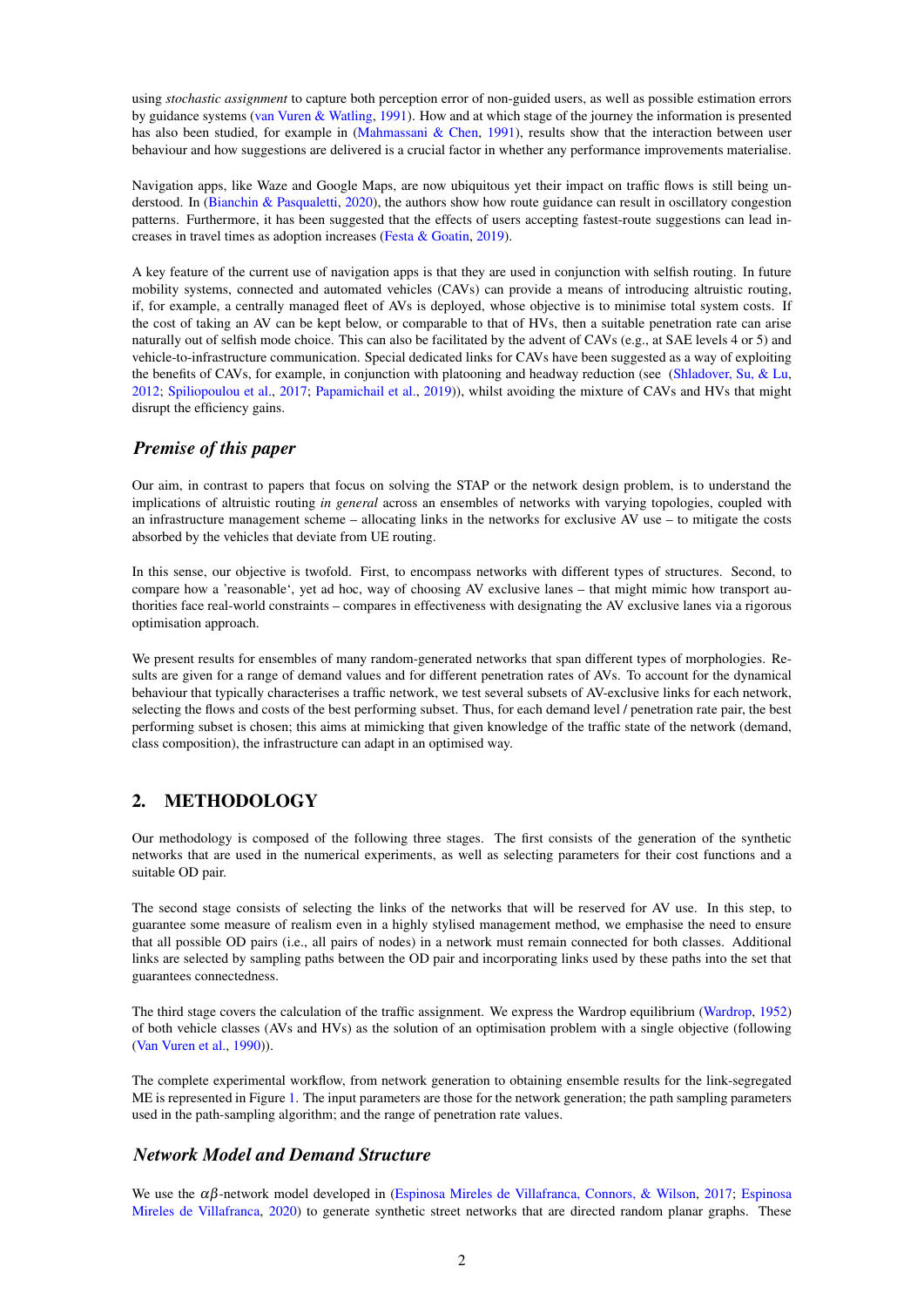<span id="page-2-0"></span>

Figure 1: Components of the proposed methodology, with input parameters and relevant outputs from each step. See remaining of section [2](#page-1-0) for details on notation and parameter definitions

networks resemble realistic urban networks to some extent. The model generates networks according to two structural parameters  $\alpha$  and  $\beta$  that control for the randomness of node distribution and the density of edges, respectively. Figure [2](#page-3-0) shows some network instances for different values of  $\alpha$ .

The node-placement parameter  $\alpha$  changes the distribution of the nodes between a perfect lattice ( $\alpha = 0$ ) and a uniformly random distribution ( $\alpha = 1$ ) inside the unit square ([0,1]<sup>2</sup>). Therefore, the model can capture different morphologies from very grid-like to networks that are more random. The edges of the network are determined by constructing their β-skeleton [\(Jaromczyk & Toussaint,](#page-8-9) [1992\)](#page-8-9), here β controls for the density of edges. The β-skeleton has been used to reconstruct urban street networks; e.g., in [\(Osaragi & Hiraga,](#page-8-10) [2014\)](#page-8-10), with high rates of agreement.

For each edge *i* in the network we use flow-dependent affine cost functions, *ci* of the form

$$
c_i(f_i) = a_i + b_i f_i,\tag{1}
$$

where  $f_i$  is the vehicular flow on the edge, while  $a_i$  and  $b_i$  are edge-specific parameters that represent the free flow travel time and the sensitivity to congestion, respectively.

The  $a_i$ , are set proportional to the (euclidean) length of the edge, while the  $b_i$  are allocated with a heuristic that ensures that networks with different amounts of edges are comparable: all intersections are allocated the same node capacity, which is then evenly split amongst the incoming links at each node.

This heuristic ensures that all networks have the same supply of infrastructure, which can be set to unity so that

<span id="page-2-1"></span>
$$
\sum_{i \in \mathcal{E}} \frac{a_i}{b_i} = 1,\tag{2}
$$

where *m* is the number of edges in the network. Additionally, we require that all nodes in a network have the same "node capacity" which is allocated evenly among each node's incoming edges,

$$
b_i = k_i \sum_{v \in \mathcal{V}} \frac{1}{k_v} \sum_{j \in \mathcal{I}_v} a_j,\tag{3}
$$

where  $\mathcal{I}_V$  is the set of edges that are incoming at node  $V$  and  $k_V$  is the in-degree of  $V$ . Note that,  $k_i$  is the in-degree of the node to which edge *i* is incident. A more detailed description can be found in [\(Espinosa Mireles de Villafranca et](#page-8-7) [al.,](#page-8-7) [2017;](#page-8-7) [Espinosa Mireles de Villafranca,](#page-8-8) [2020\)](#page-8-8).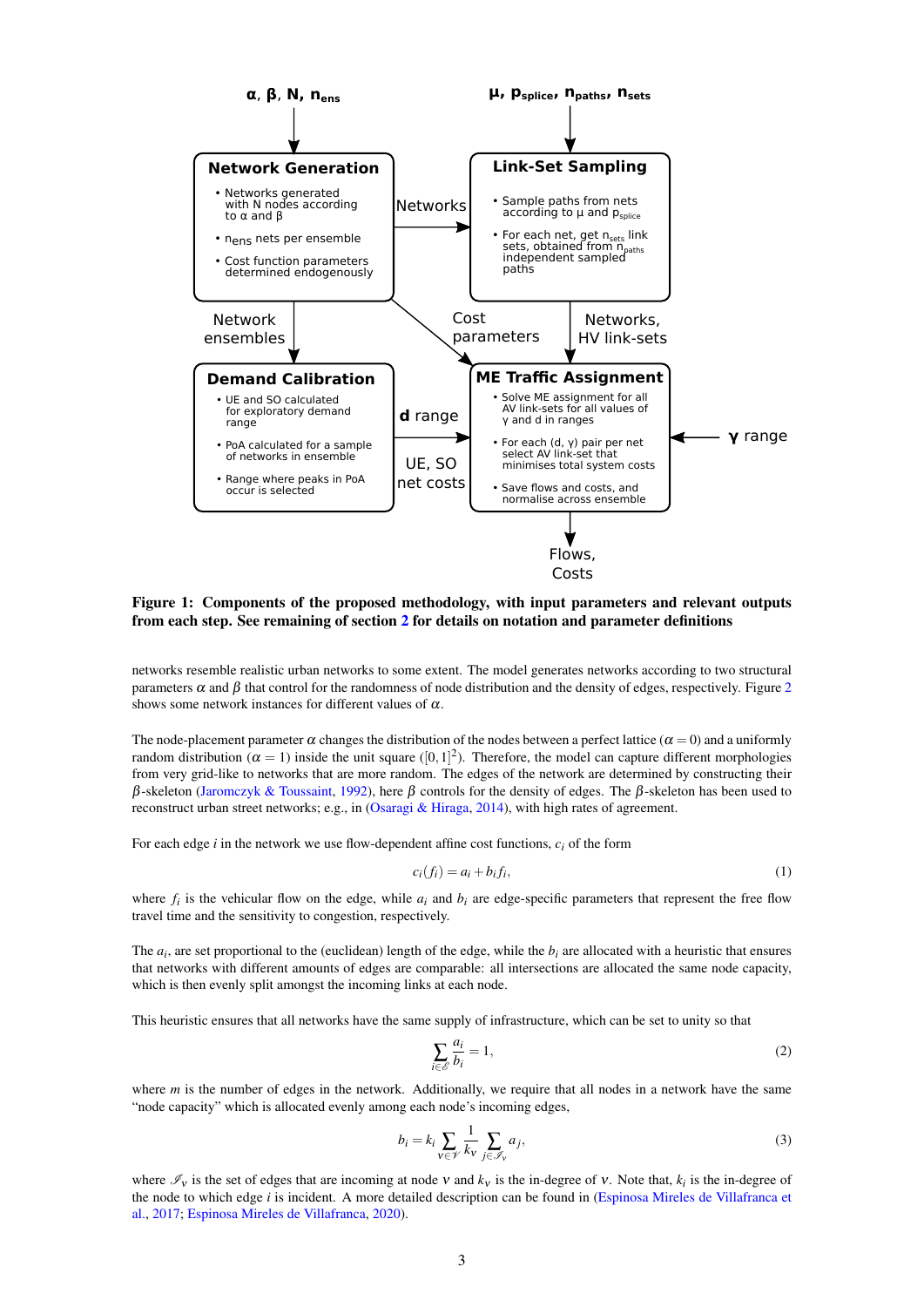<span id="page-3-0"></span>

Figure 2: Some examples of  $\alpha\beta$ -networks composed of 100 nodes each. They are all generated with  $β = 1.5$  with (a)  $\hat{α} = 0.5$ , (b)  $\hat{α} = 0.5$ , and (c)  $\hat{α} = 0.5$ 

Given affine cost functions, the quotient  $a_i/b_i$  can be naively interpreted as a type of road area (if units are ignored), where  $1/b_i$  should scale with the number of lanes, implying that wider roads are less sensitive to congestion. Therefore, equation [2](#page-2-1) can be loosely interpreted as assigning a constant road surface area for all networks in an ensemble, ensuring a constant infrastructure supply.

For simplicity, we use a single OD pair. The origin and destination are chosen to be far apart form each other so that the vehicles can make use of as much of the network as possible. As the networks are constructed inside the unit square, the origin is selected as the node closest to the bottom left corner, point  $(0, 0)$ , and the destination as the node closest to the top right corner, point  $(1, 1)$ .

#### *Selection of AV Exclusive Links*

To constrain the complexity of the problem, as well as to ensure that all pairs of nodes remain connected for both vehicle classes, not all links are candidates to be AV exclusive links. Since we are restricting the network for the HVs, we will first determine the links that *will* be usable by them, and obtain the AV exclusive links as the complementary set of links.

First, for each network a *minimum spanning tree* (MST) is found (e.g., via Kruskal's algorithm [\(Kruskal,](#page-8-11) [1956\)](#page-8-11)), and added to the link set that allows HVs. This guarantees connectivity between any pair of nodes. Then, this set is augmented by sampling paths between origin and destination using the the Metropolis-Hastings (MH) method proposed in [\(Flötteröd & Bierlaire,](#page-8-12) [2013\)](#page-8-12). The inverse temperature parameter, that controls for how close to shortest-paths the sampled ones are, is set to  $\mu = 3$ .

Figure [3](#page-4-0) shows a network with paths sampled using the MH algorithm, as well as the complete link-set to which the HVs are restricted once the links belonging to the MST between the origin and destination have been added to the HV link-set.

## *Traffic Assignment*

We express the ME STAP as a single-objective convex optimisation problem following [\(Van Vuren et al.,](#page-9-0) [1990\)](#page-9-0) and [\(van](#page-9-7) [Vliet, Bergman, & Scheltes,](#page-9-7) [1986\)](#page-9-7) and combine the different experienced costs for each class in a single Beckmann-like objective functional.

The mixed equilibrium assignment can be obtained by minimising the following objective function

$$
T(\mathbf{f}^{\mathrm{HV}}, \mathbf{f}^{\mathrm{AV}}) = \sum_{i \in \mathcal{E}} \int_0^{f_i^{\mathrm{AV}} + f_i^{\mathrm{HV}}} b_i s \, ds + \sum_{i \in \mathcal{E}} a_i f_i^{\mathrm{HV}} + \sum_{i \in \mathcal{E}} \frac{a_i}{2} f_i^{\mathrm{AV}},\tag{4}
$$

where  $f^{HV}$  is the flow vector of HVs,  $f^{AV}$  the one for AVs with  $a_i$  and  $b_i$  the cost function parameters for the links. The first term captures the flow-dependent term of the costs, while the second and third terms capture the (transformed) free flow costs for the HVs and AVs, respectively.

We solve the problem in the link-node formulation [\(Patriksson,](#page-9-8) [2015\)](#page-9-8), where the flow conservation constraints are imposed at each node for each vehicles class (AVs and HVs). That is

$$
A f_{pq}^{\text{HV}} = \mathbf{d}_{pq}^{\text{HV}}, \qquad \forall (p,q) \in \mathscr{C}^{\text{AV}} A f_{pq}^{\text{AV}} = \mathbf{d}_{pq}^{\text{AV}}, \qquad \forall (p,q) \in \mathscr{C}^{\text{AV}},
$$
 (5)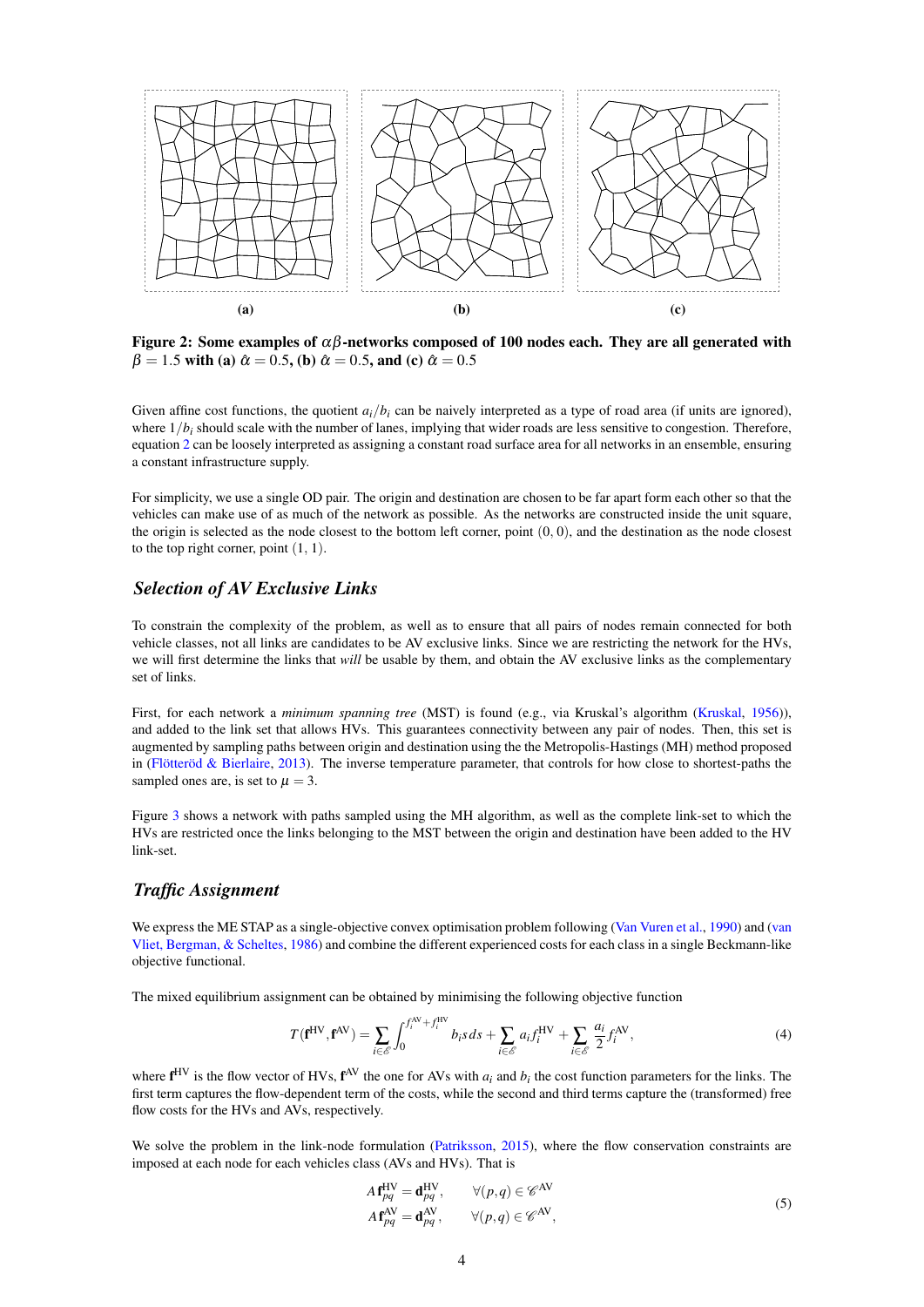<span id="page-4-0"></span>

Figure 3: (a) Paths sampled with Metropolis-Hastings algorithm (8 paths, with  $\mu = 3$ ). (b) Edges that belong to paths or the MST; note that HVs are allowed in the majority of the network

where *A* is the link-node incidence matrix of the road network and  $\mathbf{d}_{pq}^{\text{class}}$  is a vector that indicates the sink and source demands for each OD pair, defined as

$$
(\mathbf{d}_{pq}^{\text{class}})_i = \begin{cases} -d_{pq}, & \text{if } i = p \\ d_{pq}, & \text{if } i = q \\ 0, & \text{otherwise.} \end{cases}
$$
 (6)

Additionally, we impose flow constraints for the HVs on the AV-exclusive links,  $\mathscr{A}^{AV}$ ,

$$
f_i^{\text{HV}} = 0, \quad \text{for } i \in \mathcal{A}^{\text{AV}} \tag{7}
$$

In summary, the assignment is found by solving the minimisation problem,

<span id="page-4-1"></span>
$$
\min_{\mathbf{f}^{\text{HV}}, \mathbf{f}^{\text{HV}}} T_k(\mathbf{f}^{\text{HV}}, \mathbf{f}^{\text{HV}})
$$
\ns.t. 
$$
\mathbf{f}^{\text{HV}} \ge 0
$$
\n
$$
\mathbf{A}^{\text{HV}} \ge 0
$$
\n
$$
\mathbf{A}^{\text{HV}} \ge 0
$$
\n
$$
\mathbf{A}^{\text{HV}} \ge 0
$$
\n
$$
\mathbf{A}^{\text{HV}} \ge 0
$$
\n
$$
\mathbf{A}^{\text{AV}} \ge 0
$$
\n
$$
\mathbf{A}^{\text{AV}} \ge 0
$$
\n
$$
\mathbf{A}^{\text{AV}} \ge 0
$$
\n
$$
\mathbf{A}^{\text{AV}} \ge 0
$$
\n
$$
\mathbf{A}^{\text{AV}} \ge 0
$$
\n
$$
\mathbf{A}^{\text{AV}} \ge 0
$$
\n
$$
\mathbf{A}^{\text{AV}} \ge 0
$$
\n
$$
\mathbf{A}^{\text{HV}} \ge 0
$$
\n
$$
\mathbf{A}^{\text{HV}} \ge 0
$$
\n
$$
\mathbf{A}^{\text{HV}} \ge 0
$$
\n
$$
\mathbf{A}^{\text{HV}} \ge 0
$$
\n
$$
\mathbf{A}^{\text{HV}} \ge 0
$$
\n
$$
\mathbf{A}^{\text{HV}} \ge 0
$$
\n
$$
\mathbf{A}^{\text{HV}} \ge 0
$$
\n
$$
\mathbf{A}^{\text{HV}} \ge 0
$$
\n
$$
\mathbf{A}^{\text{HV}} \ge 0
$$
\n
$$
\mathbf{A}^{\text{HV}} \ge 0
$$
\n
$$
\mathbf{A}^{\text{HV}} \ge 0
$$
\n
$$
\mathbf{A}^{\text{HV}} \ge 0
$$
\n
$$
\mathbf{A}^{\text{HV}} \ge 0
$$
\n
$$
\mathbf{A}^{\text{HV}} \ge 0
$$
\n
$$
\mathbf{A}^{\text{HV}} \ge 0
$$
\n
$$
\mathbf{A}^{\text{HV}} \ge 0
$$
\n<

Problem [8](#page-4-1) is solved for each network in the randomly generated ensemble and the costs are averaged across all networks. The demand for each class is prescribed by the experimental demand range together with the penetration rate  $\gamma$  of AVs. Where,  $d^{HV} = (1 - \gamma)d$  and  $d^{AV} = \gamma d$ , where *d* is the total demand.

Since our networks are synthetic, the demand range is chosen according to the *price of anarchy* (PoA), which is defined as the ratio of the costs between the UE and SO assignments [\(Roughgarden,](#page-9-9) [2006;](#page-9-9) [Correa, Schulz, & Stier-Moses,](#page-8-13) [2008\)](#page-8-13). We select the demand range so that it contains the region with the highest PoA values. This guarantees that the traffic conditions on the networks are such that there are indeed gains to be made (in terms of system costs) by pushing the system towards SO.

For each network five different AV-exclusive link sets are chosen and for each demand-penetration rate pair the best performing one is chosen. The parameters for our numerical experiments are shown in table [1.](#page-5-0)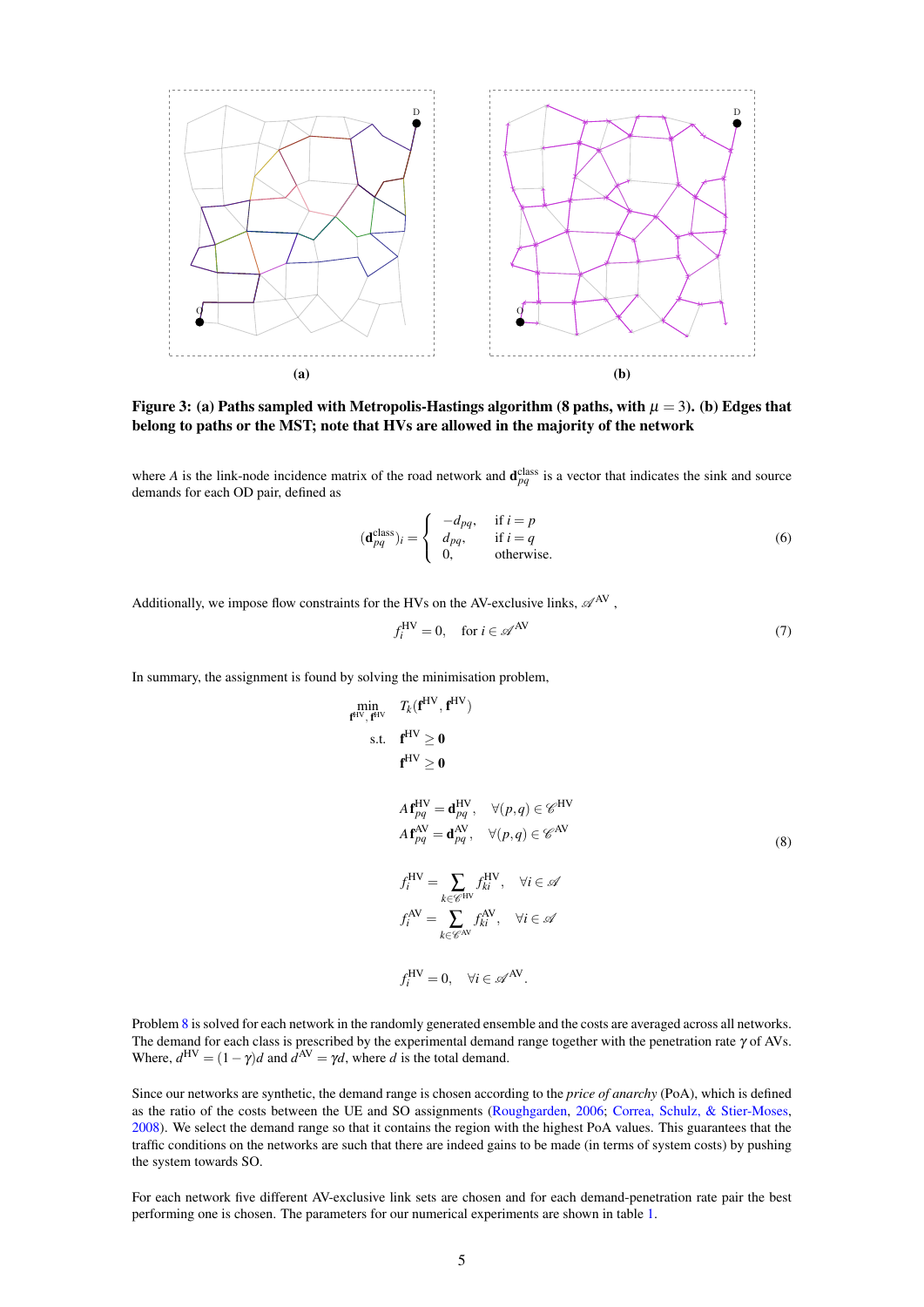<span id="page-5-0"></span>Table 1: Parameters used in numerical experiments.  $N$ : number of nodes in each network,  $\hat{\alpha}$ : griddedness parameter, β: network wiring parameter, *n*<sub>ens</sub>: networks per ensemble, μ, *p*<sub>splice</sub>: MH sampling parameters,  $n_{\text{paths}}$ : number of paths sampled for HV link selection,  $n_{\text{sets}}$ : number of AVexclusive link sets considered per network, γ: penetration rate range

|  |  | $n_{\text{ens}}$ $\mu$ $p_{\text{splice}}$ $n_{\text{paths}}$ $n_{\text{sets}}$ |  |                                                     |
|--|--|---------------------------------------------------------------------------------|--|-----------------------------------------------------|
|  |  |                                                                                 |  | 100 0.5, 0.75, 1 1.5 50 3 0.75 10 5 0.1, 0.3, , 0.9 |

## 3. RESULTS AND DISCUSSION

Numerical experiments are carried out on three different network ensembles generated with different  $\hat{\alpha}$  (see figure [2](#page-3-0) for exemplar networks from each).

We first look at the total system cost for the different ensembles. We are interested in the cost improvements attained by the management scheme, thus we express the costs in relation to the UE and SO costs. We calculate the *normalised costs* for each network, averaging it across all the networks in each ensemble. The normalised cost for a network is

$$
C_{\text{normalised}} = \frac{C(\mathbf{f}^{\text{ME}}) - C_{\text{SO}}}{C_{\text{UE}} - C_{\text{SO}}},\tag{9}
$$

where  $C_{\text{UE}}$  is the cost of UE,  $C_{\text{SO}}$  is the cost at SO, and  $C(f^{ME})$  is the cost of the flows resulting from the control scheme.

Figure [4](#page-6-0) shows the normalised costs averaged across the networks of each ensemble for our three experimental ensembles.

As expected, costs are reduced with increasing penetration rate of AVs in the fleet. Even for small amounts of AVs  $(\gamma = 0.1)$ , the mean falls at or below the UE cost. For low penetration rates, individual networks can exceed UE costs (as shown by the standard deviation), whereas for the ensemble with  $\hat{\alpha} = 1$ , the ensemble average lies above UE for several demand values. There can be a large variation within each ensemble, primarily for low penetration rate, which reflects that both the network structure and choice of AV-exclusive links are important. However, even for modest penetration rates, such as  $\gamma = 0.3$ , there are significant network performance improvements across the three ensembles for all values demand values. Even costs that are above the ensemble mean by one standard deviation remain below 0.75 and, for the  $\hat{\alpha} = 1$  ensemble, it is closer to 0.5.

A major effect of changing the morphology of the networks is a variation in the error range. This is more evident for the  $\hat{\alpha} = 0.75$  ensemble, which performs better in this regard, suggesting that the results are more consistent across networks that are constructed from lightly scrambled grids. The main difference between  $\hat{\alpha} = 0.75$  and  $\hat{\alpha} = 1.0$  is that, for the latter, nodes can be a lot closer together, which further breaks the regular block structure of the networks. This suggests that for very regular networks or for very random ones, the a-priori benefits the scheme might bring have higher uncertainty. However, by looking at the error ribbon for low penetration rates ( $\gamma = 0.1$ ) and its overlap with the mean curves of even  $\gamma = 0.5$ , an appropriate choice of AV-exclusive links has the potential of effects similar to much higher penetration rates.

A final observation on the improvements is that, across all the demand range studied, the mean normalised costs remain fairly constant, which means that the performance of the scheme is stable to changes in demand of the network.

Figure [5](#page-7-0) shows the per-vehicle costs for the three ensembles as functions of the AV penetration rate  $\gamma$  for low, medium, and high demand. This is compared to the per-vehicle cost at UE for each demand level. The behaviour is consistent for all the ensembles. Across the whole  $\gamma$  range, AVs experience higher per-vehicle costs than the HVs. For low penetration rates, the average per-vehicle cost experienced by AVs is larger than at UE. As  $\gamma$  increases, the costs eventually fall below the UE costs at levels between 60% and 80%. Higher demand levels experience this cross-over at larger penetration rates.

These results are in line with [\(Van Vuren et al.,](#page-9-0) [1990\)](#page-9-0) and [\(Espinosa Mireles de Villafranca,](#page-8-8) [2020\)](#page-8-8), where no flow restrictions are imposed on streets. This means that, unfortunately, for the way we select the AV-exclusive links, the management scheme is not enough to reduce the AVs' costs enough to fall below HV level.

## 4. CONCLUSIONS

We presented a framework for traffic management in networks, where a proportion of the vehicles can be routed altruistically to improve system-wide travel times. In combination with the altruistic vehicles, a subset of network links on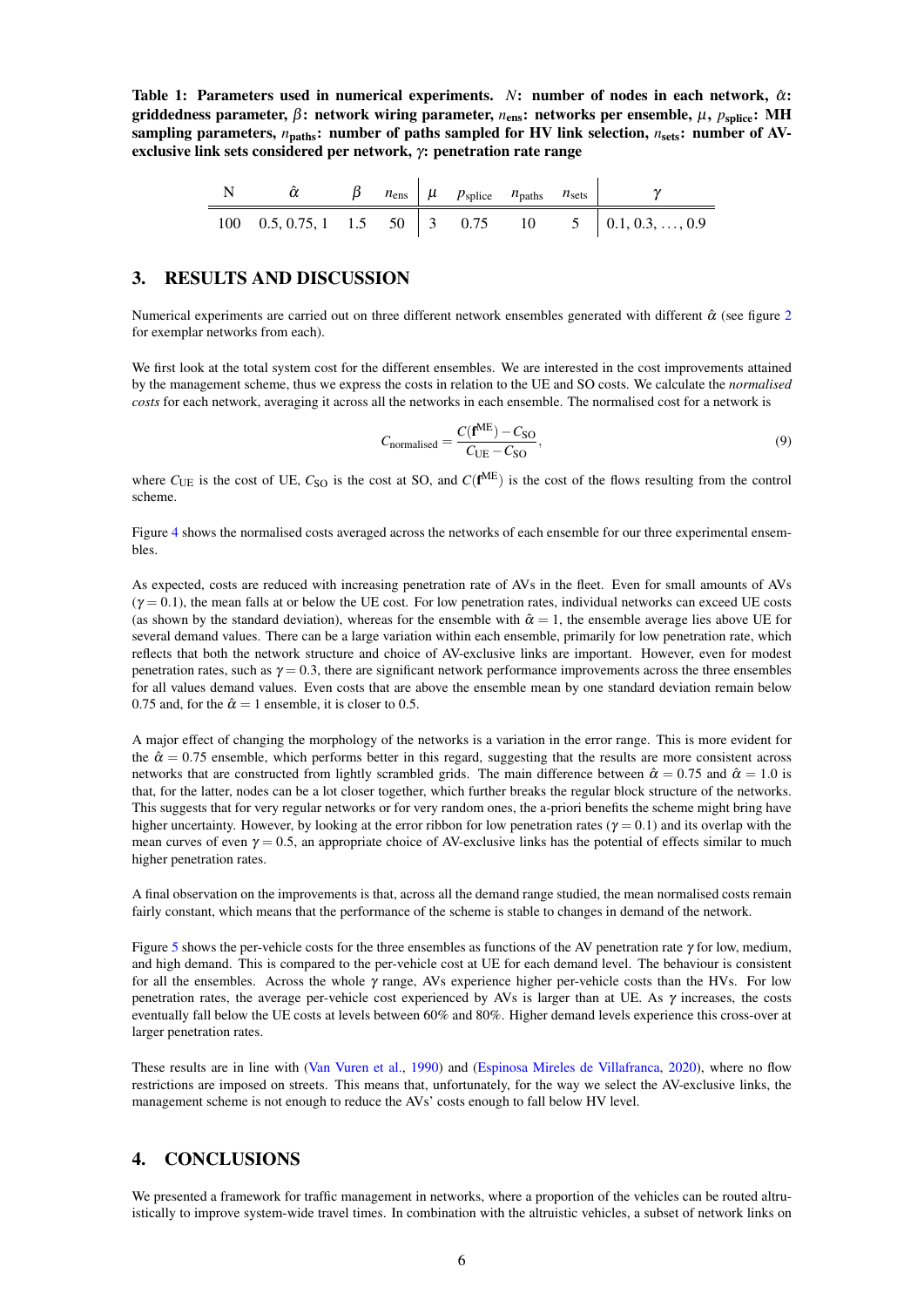<span id="page-6-0"></span>

Figure 4: Normalised costs for three 50 network ensembles: (a)  $\hat{\alpha} = 0.5$  (b)  $\hat{\alpha} = 0.75$  (c)  $\hat{\alpha} = 1.0$ . The ribbons extend one standard deviation above and below the mean (except where cut off by the axes limits)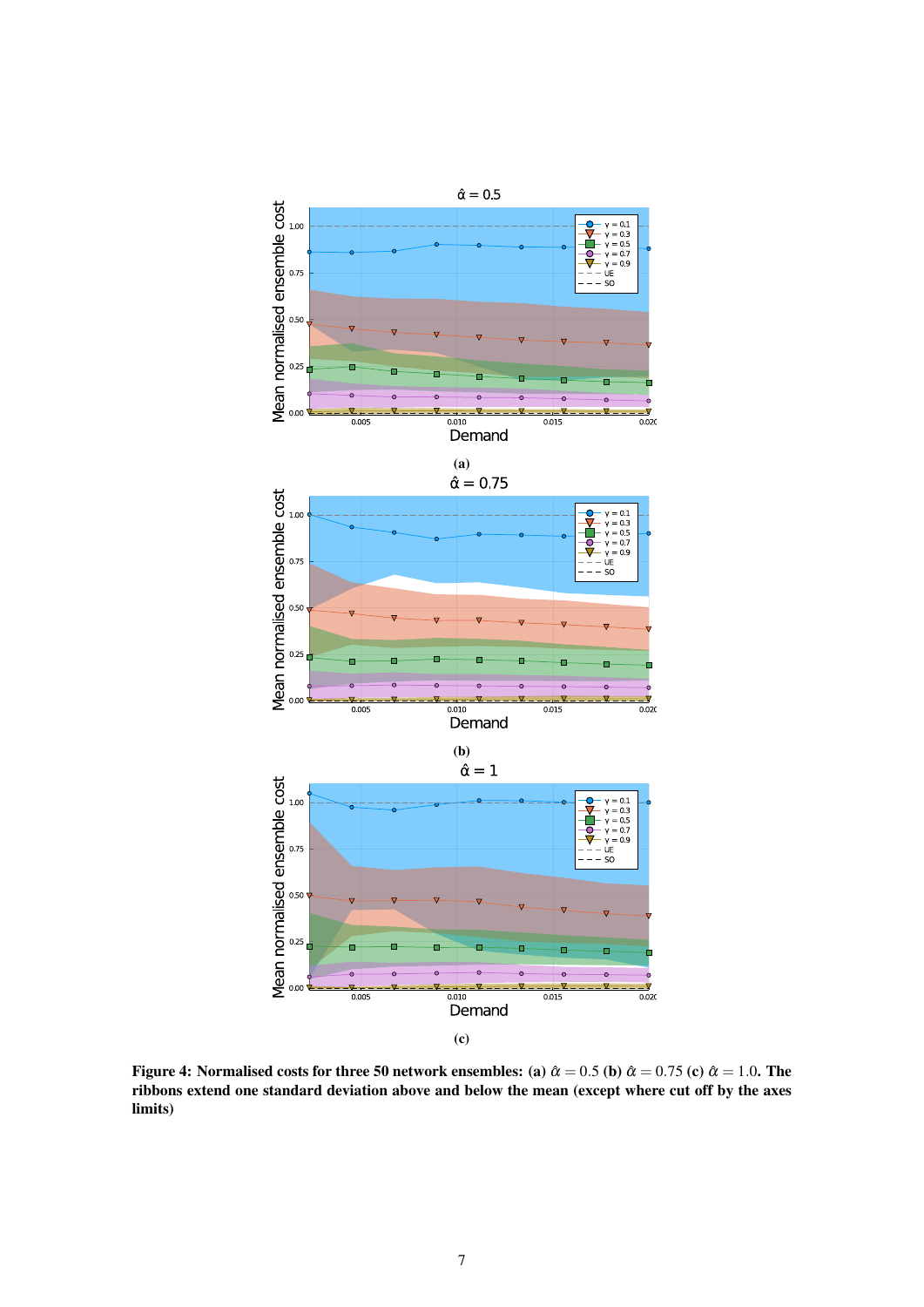<span id="page-7-0"></span>

Figure 5: Per-vehicle costs as a function of  $\gamma$  for different ensembles: (a)  $\hat{\alpha} = 0.5$  (b)  $\hat{\alpha} = 0.75$  (c)  $\hat{\alpha} = 1.0$ . For the different *d* values, the per-vehicle costs are shown in comparison to the UE cost per-vehicle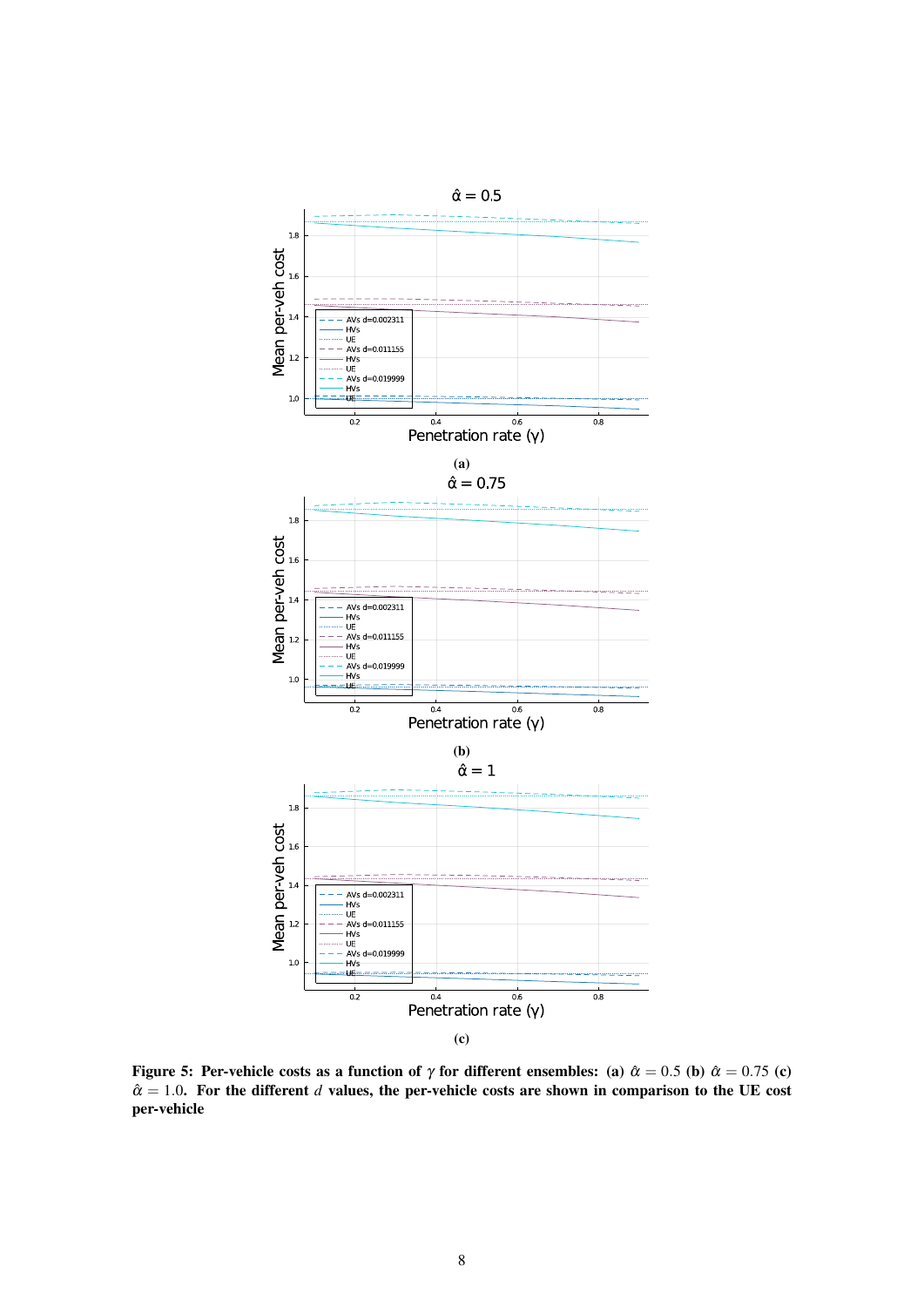which only AVs can travel are chosen. In our implementation, the choice is made from five competing subsets and the one with the best performance is chosen for the current demand and AV penetration rate on the network.

In terms of overall performance, the scheme is successful in reducing costs even for modest penetration rates (e.g., 30%). We do note, however, that the benefits can vary significantly from network to network. In our numerical experiments, the choice of AV-exclusive links is not optimised, while we merely provide a set of alternatives to avoid particularly bad samples. The idea behind this is to give a general idea of the potential benefits, whilst taking into account that in reality there can be a multitude of factors (e.g., practical, political) that might not allow the choice of the optimal set.

When considering per-vehicle costs, our results are consistent with other studies in the literature: AVs experience higher travel times than HVs. A large enough penetration rate guarantees lower costs than at UE, however, this does not occur until at least a 60% penetration rate. To understand whether the scheme is enough to make travel by AV attractive, differences in the value of time of the different classes would be needed to be taken into account, but falls beyond the scope of this paper.

We have shown that across a range of network structures, a management scheme like the one we propose can improve system performance. The way we select AV-exclusive links can serve as a benchmark for performance improvements, leaving the door open for more sophisticated strategies. An important question that remains unanswered is: can simple interventions lead to AVs experiencing better travel times than HVs?

## ACKNOWLEDGMENT

AE would like to thank R. Eddie Wilson for discussions on the topic of mixed equilibrium and of having dedicated links in the network for AVs.

#### **REFERENCES**

- <span id="page-8-4"></span>Bianchin, G., & Pasqualetti, F. (2020). Routing apps may cause oscillatory congestions in traffic networks. In *2020 59th ieee conference on decision and control (cdc)* (p. 253-260).
- <span id="page-8-13"></span>Correa, J. R., Schulz, A. S., & Stier-Moses, N. E. (2008). A geometric approach to the price of anarchy in nonatomic congestion games. *Games and Economic Behavior*, *64*(2), 457–469.
- <span id="page-8-2"></span>Dafermos, S. C. (1972). The traffic assignment problem for multiclass-user transportation networks. *Transportation science*, *6*(1), 73–87.
- <span id="page-8-0"></span>Department for Transport. (2021, January). *Connected places catapult: market forecast for connected and autonomous vehicles.* Retrieved July 2021, from [https://www.gov.uk/government/](https://www.gov.uk/government/publications/connected-and-automated-vehicles-market-forecast-2020) [publications/connected-and-automated-vehicles-market-forecast-2020](https://www.gov.uk/government/publications/connected-and-automated-vehicles-market-forecast-2020)
- <span id="page-8-8"></span>Espinosa Mireles de Villafranca, A. (2020). *On emergent traffic patterns in synthetic road network ensembles: an experimental mathematics approach* (Unpublished doctoral dissertation). University of Bristol.
- <span id="page-8-7"></span>Espinosa Mireles de Villafranca, A., Connors, R. D., & Wilson, R. E. (2017). Static traffic assignment on ensembles of synthetic road networks. In *International Conference on Traffic and Granular Flow* (pp. 29–36).
- <span id="page-8-5"></span>Festa, A., & Goatin, P. (2019). Modeling the impact of on-line navigation devices in traffic flows. In *2019 ieee 58th conference on decision and control (cdc)* (p. 323-328).
- <span id="page-8-12"></span>Flötteröd, G., & Bierlaire, M. (2013). Metropolis–hastings sampling of paths. *Transportation Research Part B: Methodological*, *48*, 53–66.
- <span id="page-8-9"></span>Jaromczyk, J., & Toussaint, G. (1992). Relative neighborhood graphs and their relatives. *Proceedings of the IEEE*, *80*(9), 1502–1517.
- <span id="page-8-11"></span>Kruskal, J. B. (1956). On the shortest spanning subtree of a graph and the traveling salesman problem. *Proceedings of the American Mathematical society*, *7*(1), 48–50.
- <span id="page-8-1"></span>Lavasani, M., Jin, X., & Du, Y. (2016). Market penetration model for autonomous vehicles on the basis of earlier technology adoption experience. *Transportation Research Record*, *2597*(1), 67–74.
- <span id="page-8-3"></span>Mahmassani, H. S., & Chen, P. S.-T. (1991). Comparative assessment of origin-based and en route real-time information under alternative user behavior rules. *Transportation Research Record*, *1306*, 69.
- <span id="page-8-10"></span>Osaragi, T., & Hiraga, Y. (2014). Street network created by proximity graphs: Its topological structure and travel efficiency. In *17th conference of the association of geographic information laboratories for europe on geographic information science (agile2014)* (pp. 1–5). AGILE Digital Editions.
- <span id="page-8-6"></span>Papamichail, I., Bekiaris-Liberis, N., Delis, A. I., Manolis, D., Mountakis, K.-S., Nikolos, I. K., ... Papageorgiou, M. (2019). Motorway traffic flow modelling, estimation and control with vehicle automation and communication systems. *Annual Reviews in Control*, *48*, 325-346.